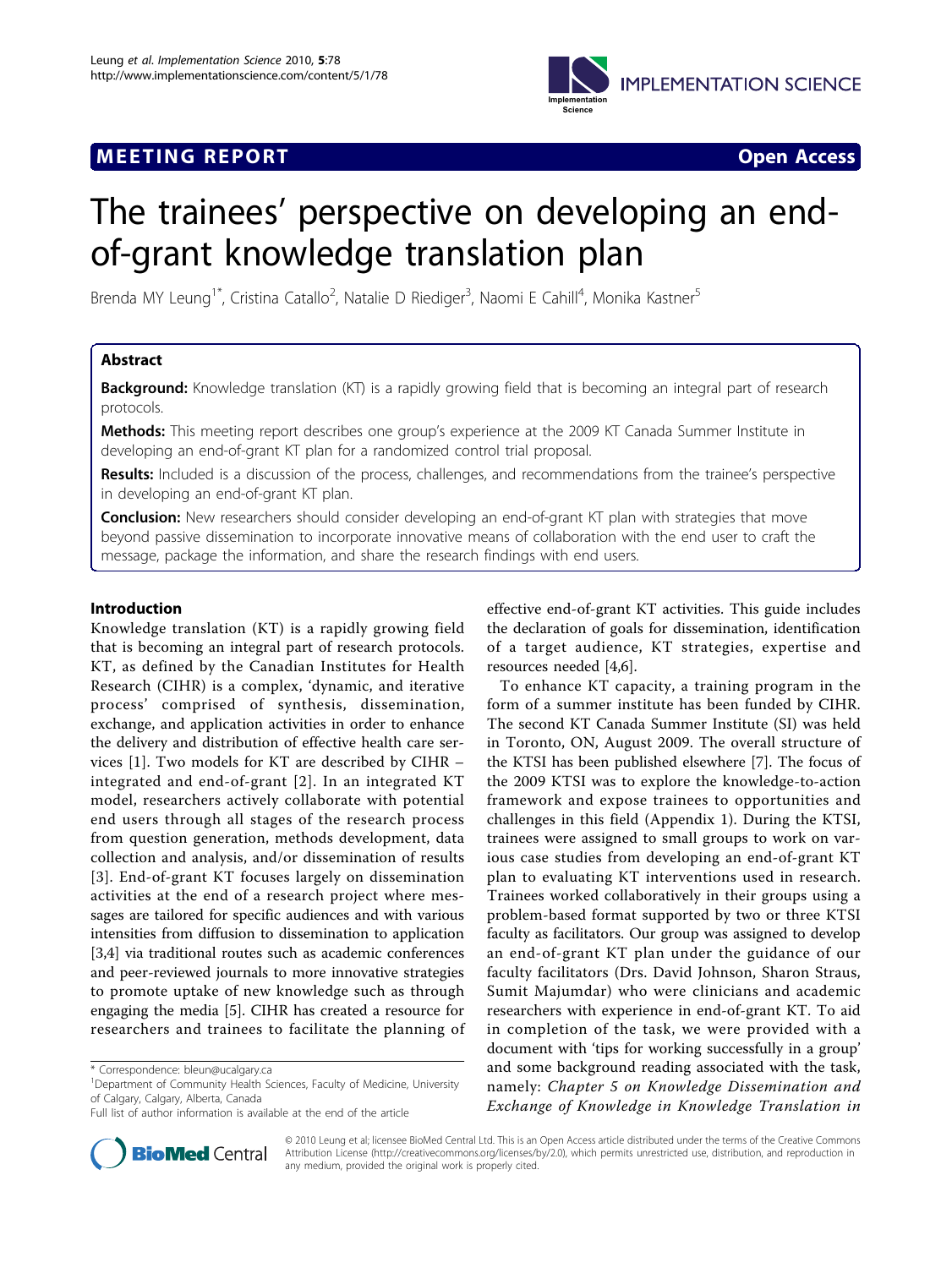Health Care; CIHR End of Grant KT review document and checklist; and Summary of the Grant Proposal. At the conclusion of the KTSI, each group presented their KT case assignment to the trainees and panel of KT experts.

This meeting report describes our group's experiences of developing an end-of-grant KT plan to be submitted as part of a CIHR grant proposal. The objectives of this meeting report are to: describe the process of developing an end-of-grant KT plan for a research proposal; explore the questions and challenges of this task; and provide recommendations for future end-of-grant KT plans.

## Process for developing an end-of-grant KT plan

Our group's KT case assignment was to create an endof-grant KT plan for a randomized, double-blind controlled trial (RCT) to assess whether adding oxybutin to usual care of antimicrobial therapy would decrease pain and discomfort associated with childhood cystitis (Appendix 2). Because this was a grant proposal, an end-of-grant KT plan had to be created before study results were available.

The process of developing an end-of-grant plan involved first identifying our goal (i.e.,, to change practice versus increase awareness). Second, identifying the likely end users of the research results, and finally explicating the potential key messages for dissemination, and the principal target audience(s) and credible messenger (s) for each of these messages. This process of identification of our goals, audience, and message helped to inform the nature and intensity of the KT strategies to be selected from passive to active, such as: diffusion (e.g., passive strategies such as peer reviewed publications and newsletters; dissemination (e.g., tailor the message and medium to a particular audience; and application (e.g., decision makers).

In order to guide decision making, our group created a template (Appendix 3) for developing an end-of-grant KT plan. This table permitted us to map out our goals, target audience, and KT strategies until we came to consensus through discussion. When developing our endof-grant KT plan, a number of questions were generated that guided our discussion to arrive at consensus for the KT plan. See Appendix 4 for the guiding questions.

## Challenges to create an end-of-grant KT plan

The key challenges that arose for our group included the preliminary nature of the knowledge to be translated, resource limitations, and time allocated to operationalize the KT activities.

One major challenge was to identify a 'sufficient level' of evidence needed to change practice or influence decision making. Since our RCT was considered a preliminary study with a small sample size, the findings would require replication with a larger, more diverse sample before declaring confidence in its results. Thus, if we tried to engage a target audience of clinicians to change practice or clinician attitudes, findings from a single RCT would not be appropriate. Instead, dissemination strategies focused on crafting messages to fit within what else was known about the intervention and its effectiveness to build evidence for further research would be more appropriate.

An additional challenge faced by our group was the small proportion of the overall study budget directed to KT activities. This limitation meant that the scope of our strategy had to focus on passive modes of KT, such as traditional dissemination of results in journal publications and presentations at conferences, rather than more innovative (and expensive) strategies.

Finally, KT activities that require clinician participation or are time intensive may impose barriers to the dissemination of new research findings. Because our target audience included clinicians, we considered KT strategies that would not impose additional time restrictions, such as newsletters, downloads for personal electronic devices, and through network listserv newsflashes. However, future research activities could focus on active forms of dissemination (e.g., workshops, web-based tutorials).

## Recommendations for end-of-grant KT plans

Our group identified a number of recommendations to assist KT trainees with the development of an endof-grant KT plan. Based on this experience, our key recommendation is that an end-of-grant KT plan is not an 'add-on' for a grant proposal. Given time limitations of the SI setting and our lack of expertise in the substantive area of childhood cystitis, we found it difficult to develop a KT plan with clinical relevance  $(i.e.,$  the specific message to be translated), and to define the appropriate scope of the plan (i.e., to identify the appropriate audience and strategies). Consequently, to enhance the learning experience we would strongly recommend that trainees be given the scenario and information prior to the SI meeting, and research into how best to develop a realistic and feasible end-of-grant KT plan. Perhaps provide the opportunity for trainees to consult clinical researchers, KT experts, and end users so that there is adequate time to engage fully in the KT development process.

Another key is to assign a specific portion of the grant budget to KT activities, as end-of-grant KT plans are often limited by the amount of grant funding awarded for the overall project. This would allow for more innovative approaches to end-of-grant KT plans to engage representatives of the target audience to help craft key messages so that the research findings are accepted as both credible and relevant for the end user. This would involve developing strategies as part of the KT plan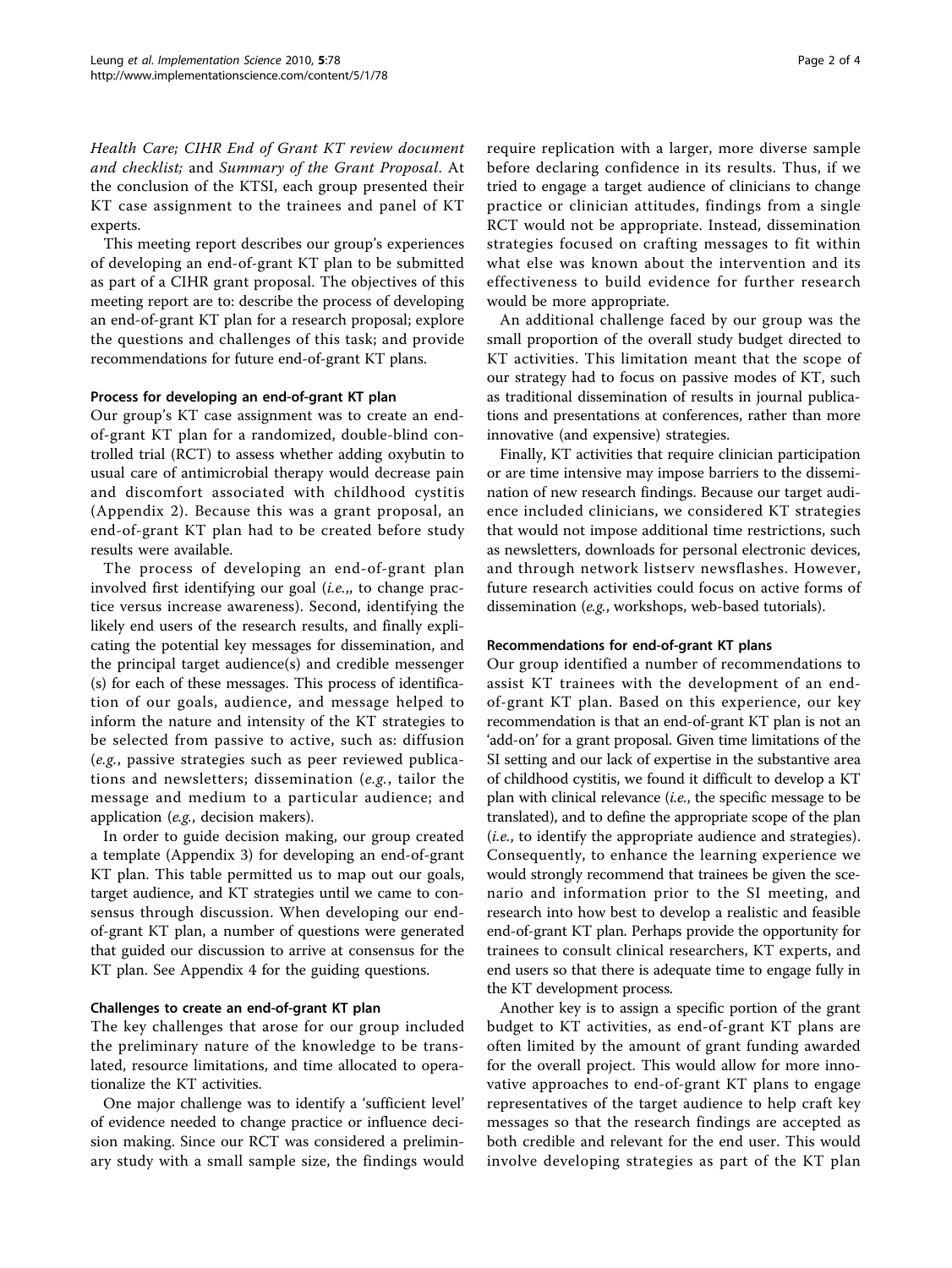related to how the information is packaged and shared with end users. A key lesson for our group was that the methods in which information was packaged and shared with end users, such as clinicians, may have a role in facilitating uptake of research evidence.

## Conclusion

Feedback from the SI attendees and KT experts was that our plan (see Appendix 1) was too complex and extensive for a small component of the grant proposal. However, the KT experts emphasized the importance of a KT component to facilitate a successful grant application. The dichotomous nature of this feedback underscores the need for more clear and comprehensive goals and guidelines for researchers from granting agencies, and to consider the limitations of various approaches of including a KT plan in a research protocol. If granting agencies mandate the inclusion of KT plans in the proposal, then they might consider providing resources that will enable the full realization of the KT piece. These might include: a process for connecting new researchers with KT expertise; providing sufficient funds for a well conceived and practical KT plan; and allowing for a more realistic KT plan (i.e., varying size and scope) relative to the proposal, rather than as a formula preconceived by the agency. We believe that these suggestions might enable a broader uptake of KT in research, and to positively impact sharing and translating of knowledge.

#### Competing interests

The authors declare that they have no competing interests.

#### Authors' contributions

BL developed the format for the paper, collated the information, and coordinated the content from various authors, as well as edited and formatted the final draft. CC assisted with early versions of the draft and provided revisions to the final draft. NDR and NEC contributed a portion of the content and minor editing revisions. All authors have read and approved the final manuscript.

#### Appendix 1. Overview of CIHR Summer Institute in Knowledge Translation 2009

#### Purpose

To provide participants with the opportunity:

1. to increase their understanding of knowledge translation research as well as opportunities and challenges in this field.

2. to network with colleagues and national and international mentors.

#### Theme

Exploring the Knowledge to Action Framework Attendees

Thirty graduate students, postdoctoral, and clinical fellows enrolled at a Canadian Institution studying issues relevant to knowledge translation. Objectives

1. Explore the challenges of planning and completing KT research.

2. Gain better understanding of the research gaps in the KT field.

3. Explore the knowledge to action framework, its role in advancing the science of KT and some research gaps within this framework.

4. Investigate the contribution of different disciplinary and methodological approaches for KT research within the knowledge to action framework.

5. Network with other young researchers interested in KT research and KT as well as with mentors experiences in the science and practice of KT 6. Experience a supportive training environment that is respectful of the perspectives, tools and approaches of all disciplines.

## Agenda

Day 1

1. Welcome: Introduction and overview of the Summer Institute Sharon Straus, University of Toronto

2. Plenary: Introduction to knowledge translation and overview of research gaps Jacqueline Tetroe, Canadian Institues of Health Research

3. Small group session<sup>6</sup>

4. Plenary: Knowledge tools: Patient decision aids Dawn Stacey, University of Ottawa

5. Small group session

6. Meet the Faculty

Day 2

1. Plenary: KT tools: Clinical practice guidelines and their adaptation and

implementation Melissa Brouwers, Cancer Care Ontario

2. Plenary: Barriers and Facilitators France Légaré, Universite Laval

3. Small group session

4. Plenary: Selecting KT interventions Sumit Majumdar, University of Alberta

5. Small group session

6. Meet the Faculty

Day 3

1. Plenary: Evaluating KT interventions: qualitative and quantitative, Martin Eccles, University of Newcastle

2. Presentations from small groups

3. Conclusion and evaluation Sharon Straus, University of Toronto

<sup>a</sup> There were a total of five small groups with six trainees in each group. Each group was assigned a different case study. The topics of the other four cases were: Developing a KT intervention for multiple stakeholders; Testing a KT theory; Developing a consensus statement on barriers; and Evaluation of a KT intervention

#### Appendix 2. Description of the study

Description of study

Title

Efficacy of Oxybutynin in Paediatric Cystitis

Purpose

To determine if the addition of the bladder antispasmotic oxybutynin to standard antimicrobial therapy in the treatment of childhood cystitis will decrease the associated pain and discomfort.

Design

Randomized, double blind, placebo-controlled clinical trial Rationale

Urinary tract infections (UTIs) are common among the paediatric population. Research indicates painful symptoms of UTIs among adults, which are

managed with medication. There is little research regarding the incidence of UTI symptoms among children or approaches to management. Oxybutynin is used for management of other non-infectious bladder conditions among children and has an established safety profile.

Population

Toilet trained children aged 4 to 16 years old presenting at the Emergency room with a diagnosis of cystitis.

Outcomes

1. Self-reported pain

2. Survey of symptoms

#### Appendix 3. End-of-grant KT plan Goals

- 1. Increase knowledge/awareness
- a. Nature and duration of symptoms specific to children

b. Effectiveness of intervention in reducing pain/discomfort in children with

cystitis

2. Inform future research